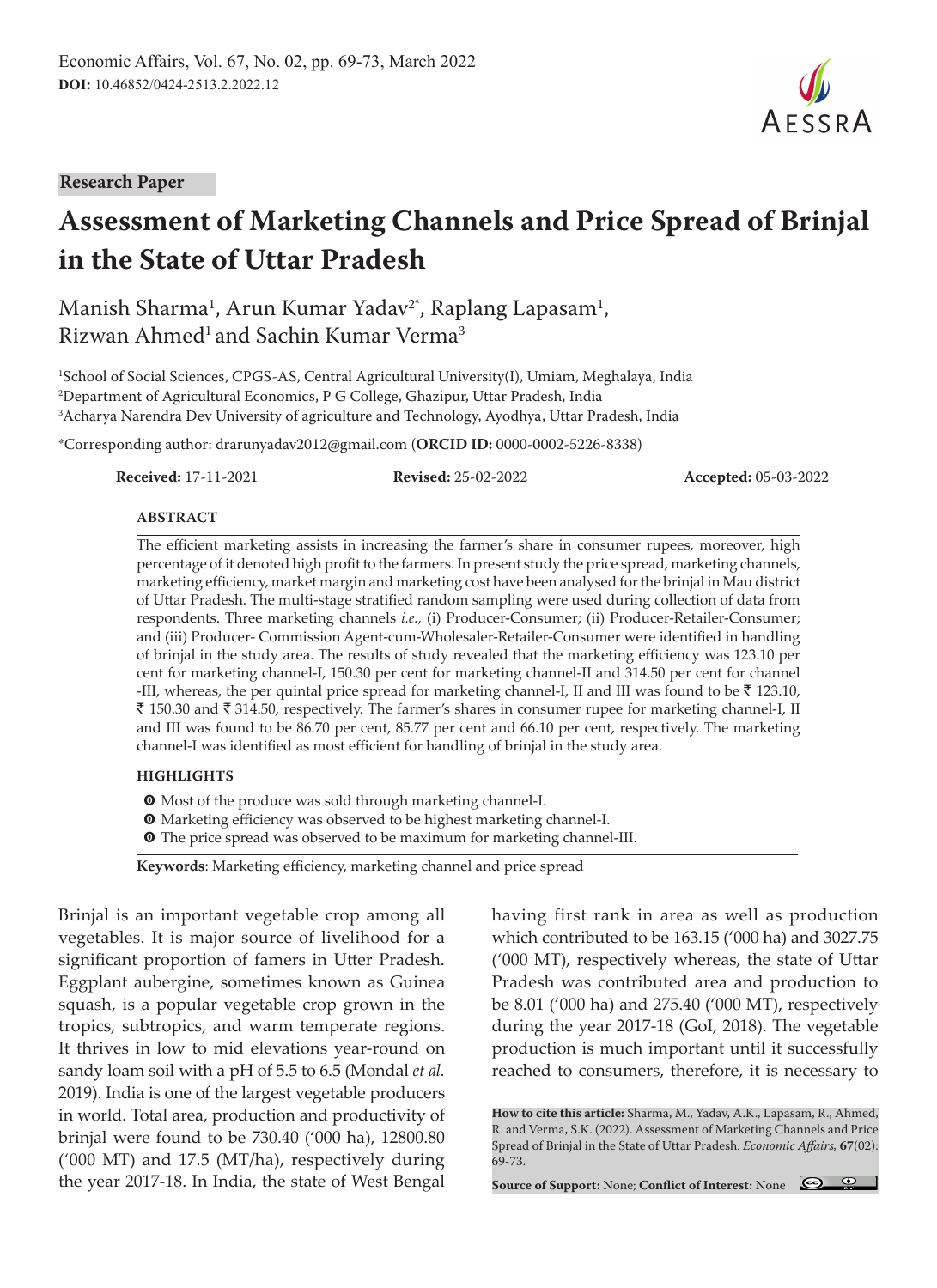kept in mind the production as well as marketing of the crop should be efficient. Generally, most of vegetables are perishable in nature and it requires dispose of produce just after harvesting as soon as possible. However, some of the vegetables can be stored for some days after harvesting (Imtiyaz and Soni, 2014). The India farmers are grown a vast variety of vegetables, which are an important part of the Indian diet. Vegetables are short-season crops which produced a high production per unit area, cost-effective, and provide nutritional security (Mishra *et al.* 2014). In the locality of Uttar Pradesh, the producer share in consumer rupees are very less reason behind it, unawareness of price and market arrivals of brinjal. The marketing stakeholder are takes advantage of it and purchase the vegetable from growers at low price and sells it at higher price after grading. In study area, most of farmers were marginal and grown the brinjal at small scale resulted deprived from internal economies of scale. Most of brinjal growers were used to sale their produce directly to consumer in open market but some of the famers were sold their produce to wholesalers and speculators. Therefore, the present study had been carried out on estimation of price spread and marketing channels of brinjal growers.

## **RESEARCH METHODOLOGY**

## **Sampling Design**

Present study was completely based on primary data of the study area. The study was resulted during Rabi season of the year 2019-20. Multi-stage Stratified Random Sampling was considered for the selection of study area. The state, district and block were selected purposively, whereas, village was selected randomly from the study area. Total 47 marketing stakeholders of Kataghara Sankar mandi were interviewed through pre-tested schedule during data collection.

#### **Tools and Techniques**

#### **Averages**

The simplest and important measure of average which has been used into statistical analysis was the weighted average. The formula used to estimate the average is:

$$
W.A. = \frac{\sum W i X i}{\sum W i}
$$

Where,

*W.A.* = Weighted average *Xi* = Variables *Wi* = Weights of *X*

#### **Price spread**

Price spread is the difference between price paid by consumers and net price received by producer for an equivalent quantity of farm produce. It expressed as percentage of consumers price.

Price Spread =

$$
\frac{\left(\text{Consumes retail price} - \right)}{\text{Net price received by producers}} \times 100
$$
\n
$$
\frac{\left(\text{Consumes retail price} - \right)}{\text{Consumes retail price}}
$$

#### **Marketing Channels**

In the study area, it was found that marketing of brinjal mainly carried out through following channels:

- Channel-I: Producer-Consumer;
- Channel-II: Producer-Retailer-Consumer; and
- Channel-III: Producer- Commission Agent-cum-Wholesaler-Retailer-Consumer.

#### **Marketing Efficiency**

Marketing efficiency =  $\frac{\text{Marketing output}}{\text{Marketing input}} \times 100$ ×

## **RESULTS AND DISCUSSION**

#### **Marketing of brinjal**

India is an agrarian country feels various climatic conditions permitted huge food stuff production. Merely production cannot complete the work of economic development it requires efficient marketing too. In most of the cases, marketable surplus may be less than the marketed surplus because of hording, a part of the commodity in anticipation of rising price. This was attributed mainly due to highly perishable nature of vegetables, lack of appropriate storage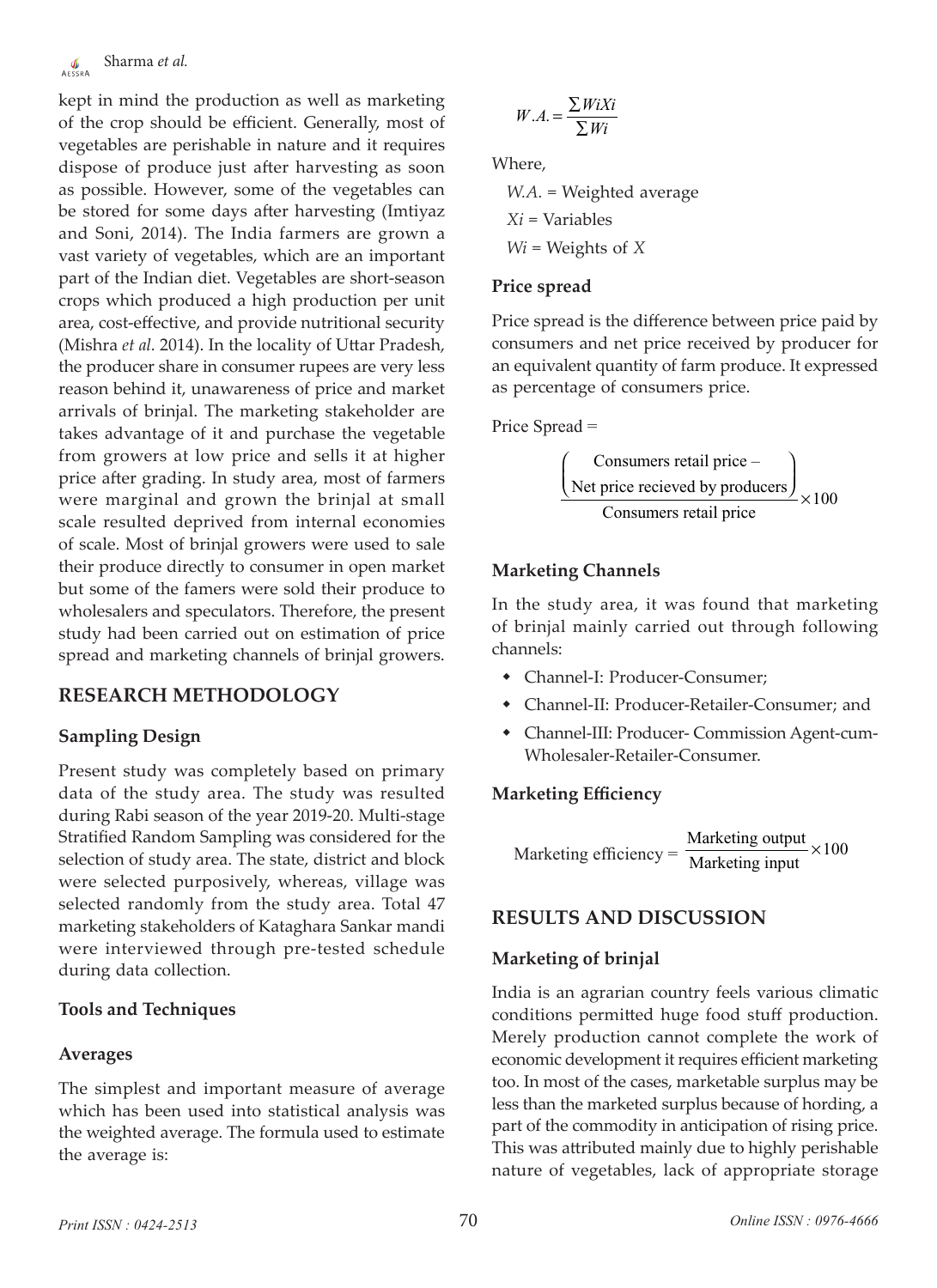facilities and wide price fluctuations in the market. In marketing of brinjal, different functionaries like growers, commission agent-cum- wholesaler and retailers performed various functions before reaching the brinjal in the hand of final consume. Marketing of brinjal in study area was studied and presented in following heads:

# **Disposal pattern of brinjal**

The overall production was to be 2220.78 q out of which, quantity utilized on farm (39.75 q) and marketable surplus was observed to be 98.31 per cent. Out of total quantity consumed on farm, maximum (31.88 q) quantity was lost due to physical and biological factors, followed by gift given to friends and relatives (4.06 q), family consumption (2.55 q) and for seed production (1.44 q), respectively (table 1).

In case of brinjal, out of total production of (2220.78 q), the quantity utilized on farm was observed to be 1.68 per cent (39.75 q) and the marketable surplus was 98.31 per cent.

#### **Marketing Channels of Brinjal**

In the study area, different channels were prevalent for marketing of brinjal. Following channels were practiced by the farmers:

- Channel-I: Producer-Consumer;
- Channel-II: Producer-Retailer-Consumer; and
- Channel-III: Producer- Commission Agent-cum-Wholesaler-Retailer-Consumer.

In case of marginal farms, the maximum quantity (3182.30 q) of brinjal was sold through channel-I followed by channel-II (963.86 q) and channel-III (658.75 q), respectively. It was 66.23 per cent, 20.06 per cent and 13.71 per cent, respectively in channel I, II and III. On small farms, maximum quantity of brinjal was sold through channel-I (421.55 q) followed by channel-II (359.47q) and channel-III (175.52 q), respectively and medium farms, maximum quantity of brinjal was sold through channel-III (319.24 q) followed by channel-I (258.64 q) and channel-II (203.03 q), respectively. It is also revealed that the maximum quantity of produce was sold through marketing channel-I.

| <b>Sl. No.</b> | <b>Particulars</b>                             |                     |                  |                   |                       |
|----------------|------------------------------------------------|---------------------|------------------|-------------------|-----------------------|
|                |                                                | Marginal $(N = 75)$ | Small $(N = 14)$ | Medium $(N = 11)$ | Overall Average (Qt.) |
| 1              | Production                                     | 4896 (100)          | 973.70 (100)     | 792.66 (100)      | 2220.78 (100)         |
| 2              | Quantity consumed on<br>farm $(a + b + c + d)$ | 90.57(1.85)         | 17.02(1.75)      | 11.65(1.47)       | 39.75 (1.68)          |
| (a)            | Family consumption                             | 5.87(0.12)          | 0.84(0.08)       | 0.95(0.12)        | 2.55(0.33)            |
| (b)            | Gift to relative and friends                   | 9.30(0.19)          | 1.07(0.11)       | 1.82(0.23)        | 4.06(0.17)            |
| (c)            | Losses (physical/<br>biological)               | 71.97 (1.47)        | 14.41 (1.48)     | 9.27(1.17)        | 31.88 (1.36)          |
| (d)            | Seed                                           | 2.93(0.06)          | 0.68(0.07)       | 0.71(0.09)        | 1.44(0.07)            |
| 6              | Marketable surplus                             | 4804.93 (98.14)     | 956.56 (98.24)   | 780.92 (98.52)    | 2180.80 (98.31)       |

**Table 1:** Per Farm disposal pattern of brinjal in the study area (In figure N=Number of respondents)

*Source: Author's computation) (Figures in parentheses indicate percentages.*

| <b>Marketing</b> | Marginal        |            | <b>Small</b>   |           | Medium         |          | <b>Overall Average</b> |     |
|------------------|-----------------|------------|----------------|-----------|----------------|----------|------------------------|-----|
| Channels         | O               | N          | Ő              | N         | Ő              | N        | $\mathbf o$            | N   |
| Channel-I        | 3182.30 (66.23) | 47(62.30)  | 421.55 (44.07) | 6(45.10)  | 258.64 (33.12) | 4(34.22) | 1029.55 (47.21)        | -57 |
| Channel-II       | 963.86 (20.06)  | 16(21.11)  | 359.47 (37.58) | 5(35)     | 203.03 (26)    | 3(24.83) | 610.62(28.00)          | 24  |
| Channel-III      | 658.75 (13.71)  | 12 (16.59) | 175.52 (18.35) | 3 (17.90) | 319.24 (40.88) | 4(40.95) | 539.31 (24.73)         | 19  |
| Total            | 4804.93 (100)   | 75 (100)   | 956.56 (100)   | 14 (100)  | 780.92 (100)   | 11 (100) | 2180.80 (100)          | 100 |

*Source: Author's Computation) (Q = Quantity in Qt., N = Number of respondents.*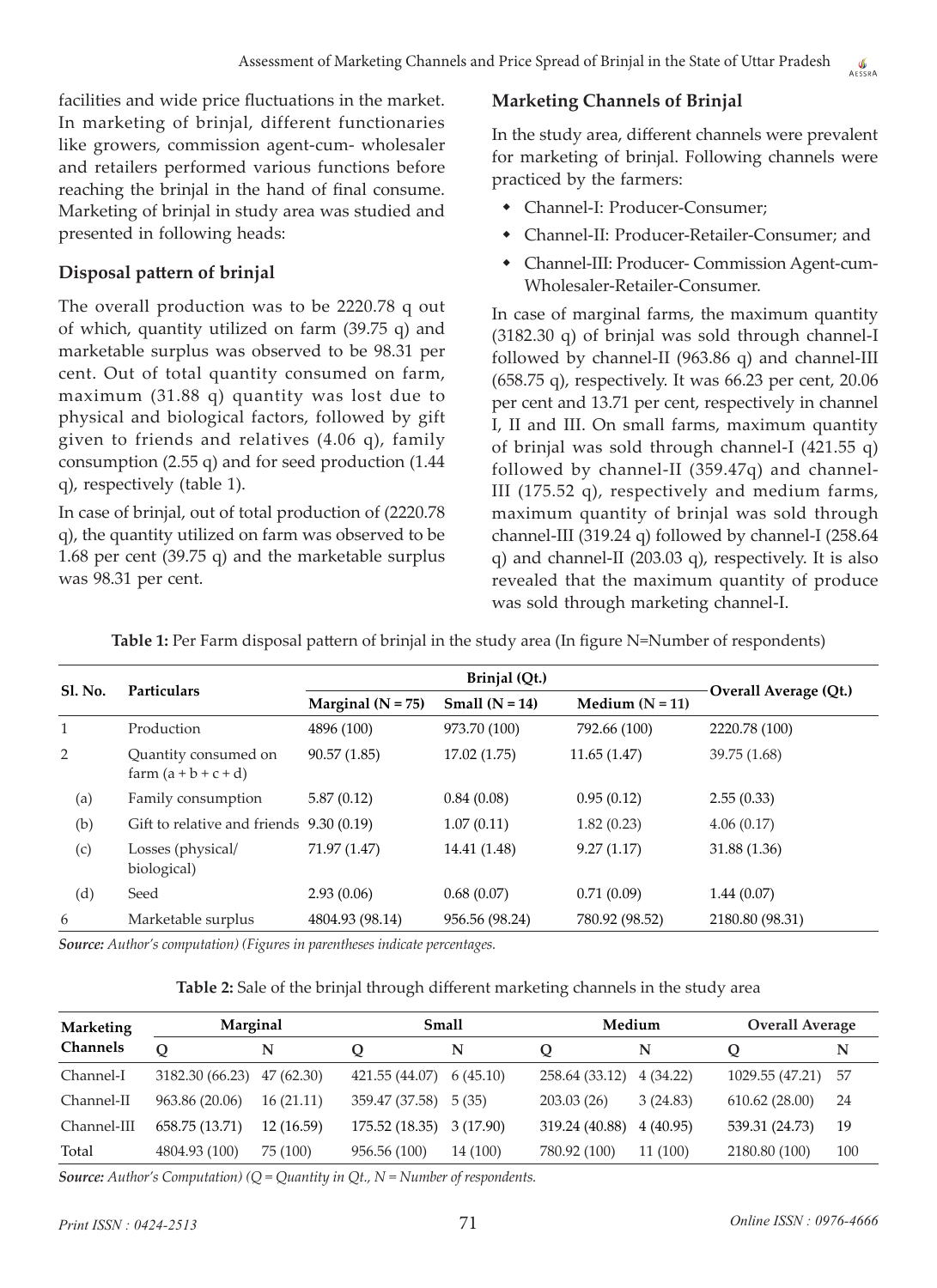| Sl.<br>No.   | Item of the cost                                                  | Channel - I |                                 | Channel - II |                                 | Channel - III |                                 |
|--------------|-------------------------------------------------------------------|-------------|---------------------------------|--------------|---------------------------------|---------------|---------------------------------|
|              |                                                                   | (ξ/Q)       | $%$ share in<br>consumer Rupees | (₹/ Q)       | $%$ share in<br>consumer Rupees | (ξ/Q)         | $%$ share in<br>consumer Rupees |
| $\mathbf{1}$ | Net price received by brinjal<br>growers                          | 802.47      | 86.70                           | 803.26       | 76.04                           | 664.60        | 54.03                           |
| 2            | Marketing cost incurred by<br>brinjal growers                     | 123.10      | 13.29                           | 122.31       | 11.58                           | 262.97        | 21.38                           |
| 3            | Price received by brinjal growers 925.57                          |             | 100                             | 925.57       | 87.62                           | 925.57        | 75.24                           |
| 4            | Price paid by commission agent<br>cum wholesalers                 |             |                                 |              |                                 | 925.57        | 75.24                           |
| 5            | Marketing cost incurred<br>by commission agent cum<br>wholesalers |             |                                 |              |                                 | 22.63         | 1.84                            |
| 6            | Margin of commission agent cum<br>wholesalers                     |             |                                 |              |                                 | 64.45         | 5.24                            |
| 7            | Price paid by retailers                                           |             |                                 | 925.57       | 87.62                           | 1047.18       | 85.13                           |
| 8            | Marketing cost incurred by<br>retailers                           |             |                                 | 27.99        | 2.65                            | 28.90         | 2.35                            |
| 9            | Margin of retailer                                                |             |                                 | 140.49       | 13.30                           | 178.36        | 14.50                           |
| 10           | Price paid by consumers                                           | 925.57      | 100                             | 1056.33      | 100                             | 1230.10       | 100                             |
|              | Total marketing cost                                              | 123.10      | 13.29                           | 150.30       | 14.22                           | 314.50        | 25.56                           |
|              | Total marketing margin                                            |             |                                 | 140.49       | 13.30                           | 242.81        | 19.74                           |
|              | Price spread                                                      | 123.10      | 13.29                           | 150.30       | 14.22                           | 314.50        | 25.56                           |
|              | Marketing efficiency (%)                                          | 751.88      |                                 | 702.81       |                                 | 391.12        |                                 |

**Table 4:** Price spread in marketing of brinjal

*Source: Author's computation; Figure in parentheses indicates the percentage.*



**Fig. 1:** Sale of brinjal through different marketing channels

## **Cost of Marketing**

Per quintal marketing costs incurred by brinjal growers was high *i.e.*, ₹ 314.50 in channel-III (Producer- Commission Agent-cum-Wholesaler-Retailer-Consumer) followed by  $\bar{\tau}$  150.30 in channel-II (Producer-Retailer-Consumer) and  $\bar{\tau}$  123.10 in channel-I (Producer-Consumer).

## **Price Spread**

Price spread consists of expenses incurred, losses in transit and margin of different intermediaries which ultimately determine the overall effectiveness of marketing system. It is calculated for brinjal and presented in table 4.

In case of brinjal, price paid by the consumers was highest in channel-III ( $\bar{\tau}$  1230.10) followed by channel-II ( $\bar{\tau}$  1056.33) and channel-I ( $\bar{\tau}$  925.57), whereas, producer's share in consumer's rupees is highest in channel-I, 86.70 per cent followed by channel-II 85.77 per cent and channel-III, 66.10 per cent. Thus, we can conclude that channels involving more intermediaries reduce the producer's share in consumer's rupees. Producer's share in consumer rupee decreases with increase in number of intermediaries.

Total marketing costs included expenses and margins incurred by producers and different intermediaries to bring the produce up to consumer. The total marketing cost was observed maximum in channel-III ( $\bar{\tau}$  314.50) followed by channel-II  $({\bar$ ₹ 150.30) and in channel-I (₹ 123.10), the marketing